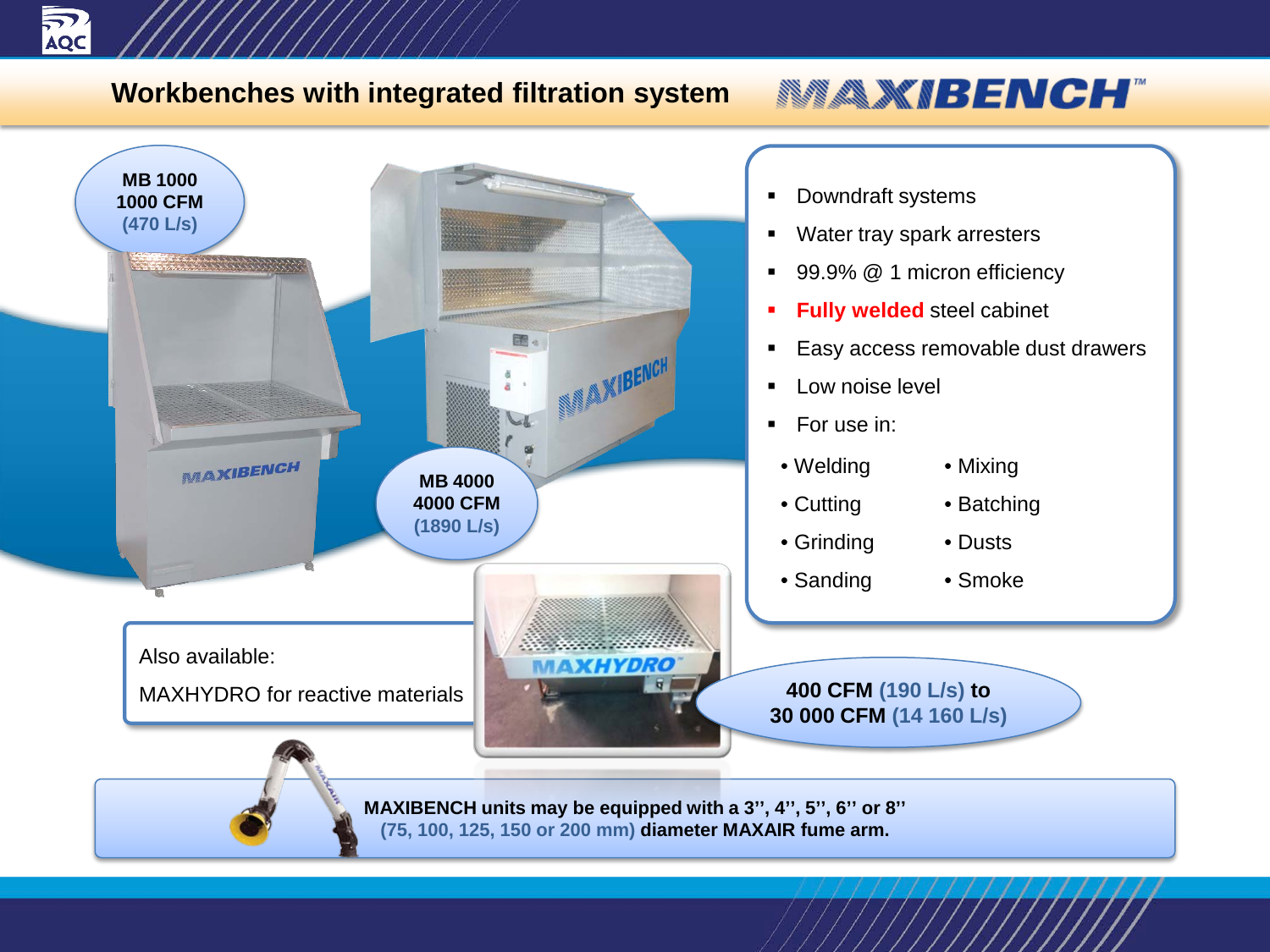

### **Outstanding <b>FACH features**

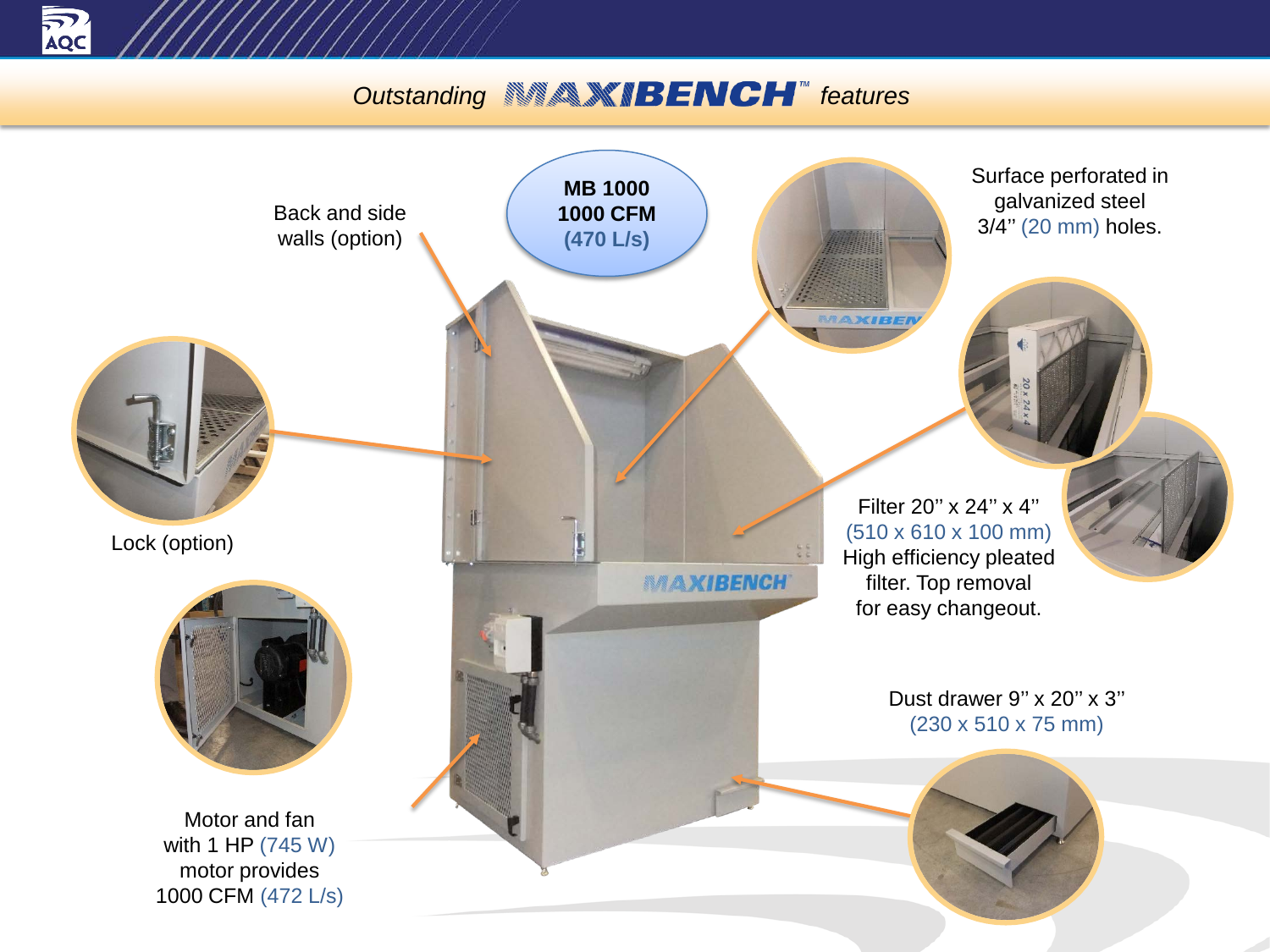

### **Outstanding <b>FACH**<sup>*m*</sup> features</sup>